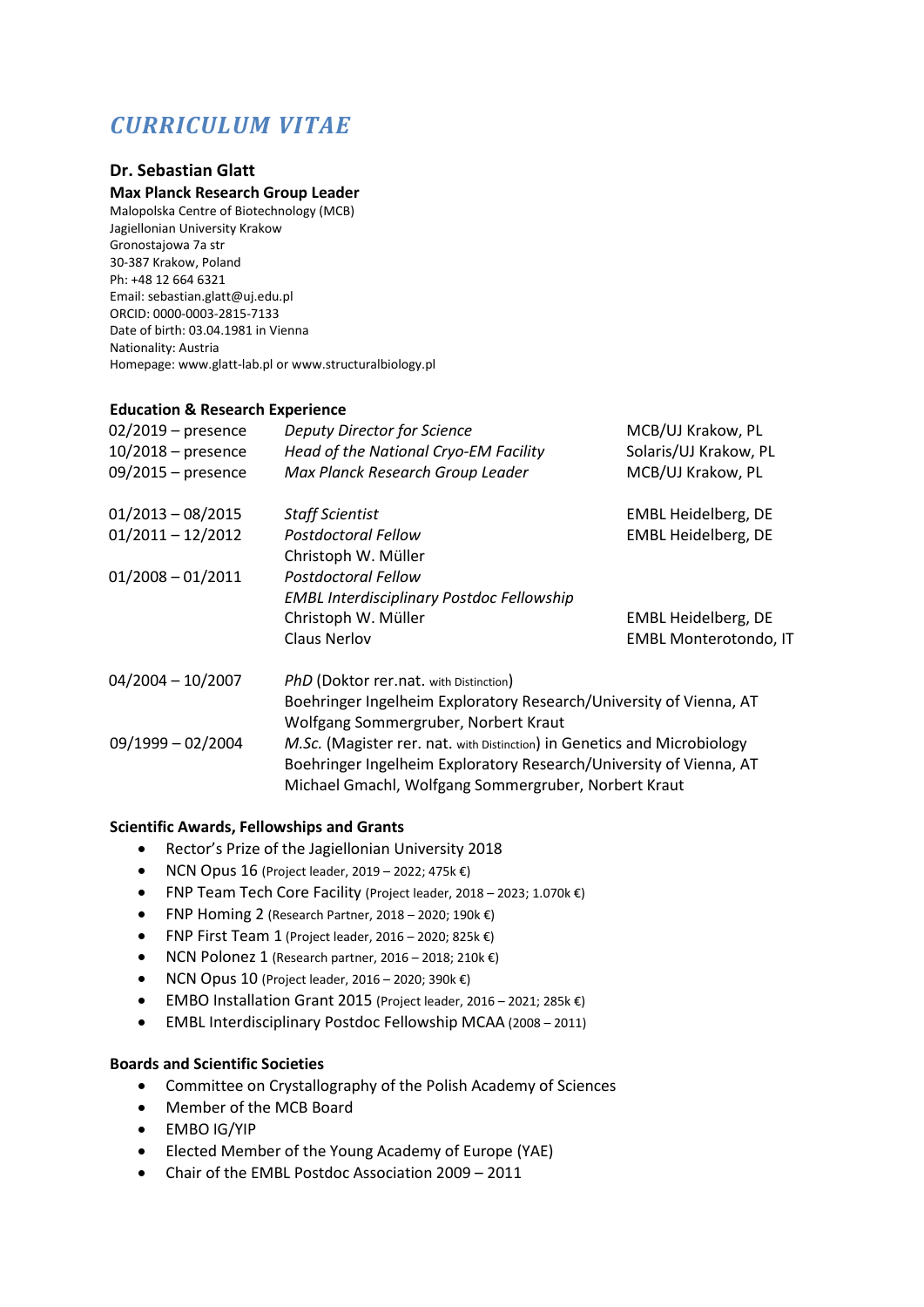## **Publication list** H-Index 15, i10-Index 19, 813 citations

31 publications (incl. 7 reviews and 1 book chapter), 18 lead authorships, \*shared contribution,

- 1. Pabis M\*, Termathe M\*, Ravichandran KE\*, Kienast SD, Krutyhołowa R, Sokołowski M, Jankowska U, Grudnik P, Leidel SA\* and **Glatt S\***; *Molecular basis for the bifunctional Uba4-Urm1 sulfur relay system in tRNA thiolation and ubiquitin-like conjugation*; **EMBO J** (in press)
- 2. Chakraborti S, Lin TY, **Glatt S** and Heddle JG; *Enzyme encapsulation by protein cages*; RSC Adv. 2020; Apr 1
- 3. Krutyhołowa R, Reinhardt-Tews A, Chramiec-Głąbik A, Breunig KD, **Glatt S**; *Fungal Kti12 proteins display unusual linker regions and unique ATPase p-loops*, Curr Genet. 2020 Mar 31.
- 4. Brachmann C\*, Kaduhr L\*, Jüdes A\*, Ravichandran KE, West J, **Glatt S** and Schaffrath R; *Redox requirements for ubiquitin-like urmylation of Ahp1, a 2-Cys peroxiredoxin from yeast*, **Redox Biology** 2020 Feb;30
- 5. Dauden MI, Jaciuk M, Weis F, Lin TY, Kleindienst C, El Abbassi N, Krutyhołowa R, Breunig K, Kosinski J\*, Müller CW\* and **Glatt S**\*, tRNA recognition by the active site of Elongator; **Science Advances** 2019 Jul;5(7)
- 6. Krutyhołowa R\*, Zakrzewski K\* and **Glatt S**; Structure and Function of tRNA modifiers; **Curr Opin Struct Biol.** 2019; Apr;55:138-146
- 7. Krutyhołowa R\*, Hammermeister A\*, Zabel R, Abdel-Fattah W, Helm M, Breunig K, Schaffrath R\* and **Glatt S**\*, Kti12 is a tRNA dependent ATPase; **Nucleic Acids Res**. 2019 May 21;47(9)
- 8. Lin TY, El Abbassi N, Krutyhołowa R, Zakrzewski K, Chramiec-Głąbik A, Jemioła-Rzemińska M, Różycki J and **Glatt S**; The Elongator subunit Elp3 is a non-canonical tRNA acetyltransferase; **Nat Comm** 2019 Feb;10(1)
- 9. Hawer H\*, Hammermeister A\*, Ravichandran KE\*, **Glatt S**, Schaffrath R, Klassen R, Roles of Elongator Dependent tRNA Modification Pathways in Neurodegeneration and Cancer; **Genes** 2018 Dec 28;10(1)
- 10. Kojic M, Gaik M, Kiska B, Salerno-Kochan A, Hunt S, Tedoldi A, Mureev S, Jones A, Whittle B, Genovesi LA, Adolphe C, Brown DL, Stow JL, Alexandrov K, Sah P, **Glatt S\***, Wainwright BJ\*; Elongator mutation in mice induces neurodegeneration and ataxia-like behavior; **Nat Comm.** 2018 Aug;9(1)
- 11. Lin TY and **Glatt S**, *tRNA modification by Elongator protein 3 (Elp3)*, Encyclopedia of Inorganic and Bioinorganic Chemistry 2018 (book chapter)
- 12. Sokołowski M\*, Klassen R\*, Bruch A, Schaffrath R, **Glatt S**; *Cooperativity between different tRNA modifications and their modification pathways*; **Biochim Biophys Acta.** 2018 Apr;1861(4)
- 13. Dauden MI\*, Jaciuk M\*, Müller CW, **Glatt S**; *Structural asymmetry in the eukaryotic Elongator complex*, **FEBS Lett**. 2017 Sep;592(4)
- 14. Mehlgarten C, Prochaska H, Hammermeister A, Abdel-Fattah W, Wagner M, Krutyhołow R, Jun SE, Kim GT, **Glatt S**, Breunig KD, Stark MJR, Schaffrath R; *Use of a yeast tRNase killer toxin to diagnose Kti12 2 motifs required for tRNA modification by Elongator*, **Toxins** 2017 Sep;9(9).
- 15. Dauden MI, Kosinski J, Kolaj-Robin O, Desfosses A, Ori A, Faux C, Hoffmann NA, Onuma OF, Breunig KD, Beck M, Sachse C, Seraphin B, **Glatt S\***, Müller CW\*; *Architecture of the yeast Elongator complex,* **EMBO Rep**. 2017 Feb;18(2)
- 16. **Glatt S**, Zabel R, Kolaj-Robin O, Onuma OF, Baudin F, Graziadei A, Taverniti V, Lin TY, Baymann F, Séraphin B, Breunig KD, Müller CW; *Structural basis for tRNA modification by Elp3 from Dehalococcoides mccartyi*. **Nat Struct Mol Biol**. 2016 Sep;23(9)
- 17. Luna-Zurita L, Stirnimann CU, **Glatt S**, Kaynak BL, Thomas S, Baudin F, He D, Small EM, Mileikovsky M, Holloway AK, Nagy A, Pollard KS, Müller CW & Bruneau BG; *Cooperative interactions and locus tethering as the basis for regulation of cardiogenesis by heterotypic transcription factors;* **Cell** 2016 Feb 25; 164 (5)
- 18. Silva-Martin N, Daudén MI, **Glatt S**, Hoffmann NA, Kastritis P, Bork P, Beck M and Müller CW.; *The combination of X-ray crystallography and cryo-electron microscopy provides insight into the overall architecture of the dodecameric Rvb1/Rvb2 complex*; **PLoS One** 2016 Jan 8; 11 (1)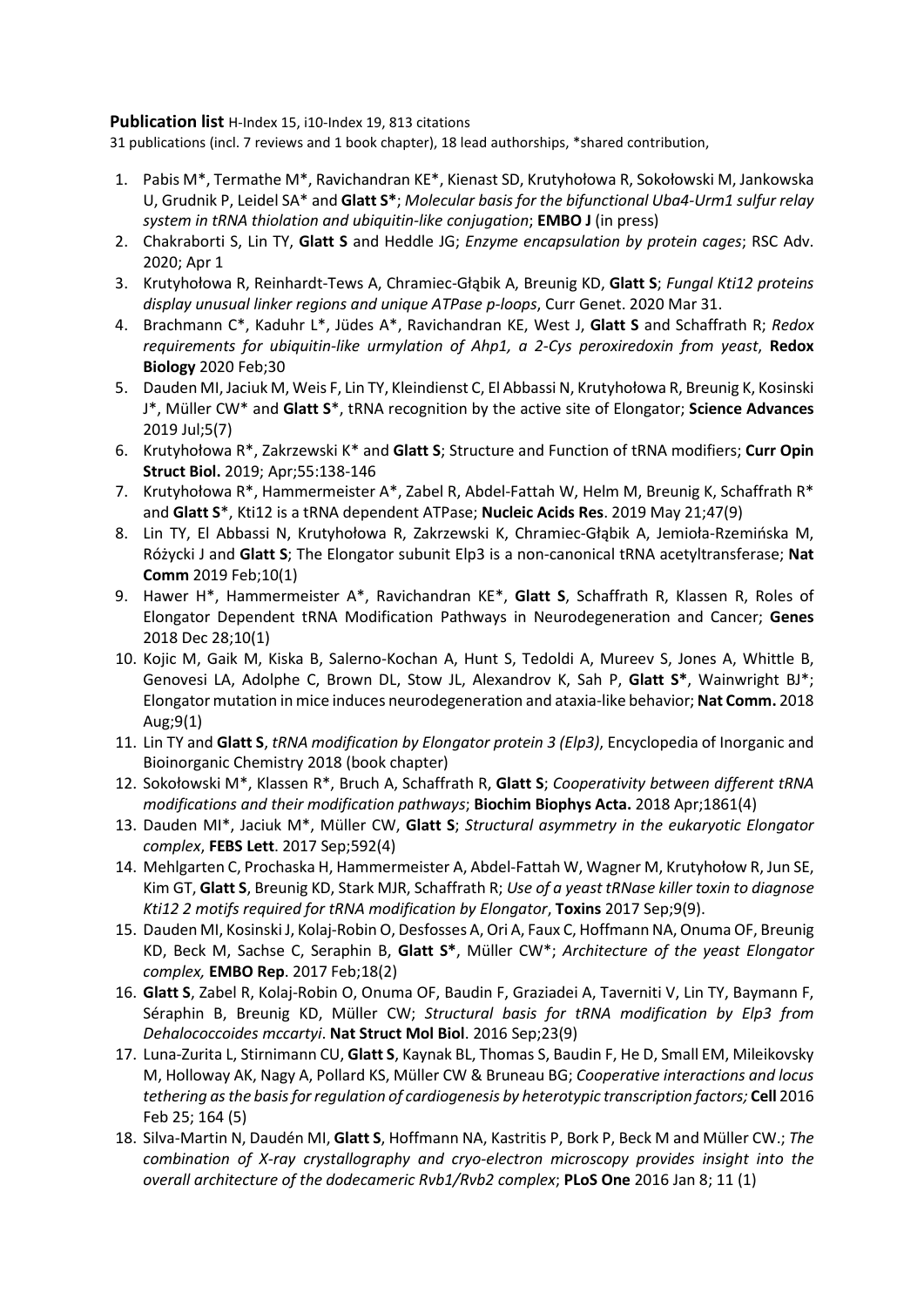- 19. Hoffmann NA, Jakobi AJ, Moreno-Morcillo M, **Glatt S**, Kosinski J, Hagen WJH, Sachse C, Müller CW; *Molecular structures of unbound and transcribing RNA polymerase III*; **Nature** 2015 Dec 10; 528 (7581)
- 20. Jeske M, Bordi M, **Glatt S**, Müller S, Rybin V, Müller CW and Ephrussi A; *The crystal structure of the Drosophila germ line-inducer Oskar identifies two domains with distinct Vasa helicase- and RNA-binding activities;* **Cell Rep**. 2015 Jul 28; 12(4)
- 21. Male G, von Appen A, **Glatt S**, Taylor NMI, Cristovao M, Groetsch H, Beck M and Müller CW; *Architecture of TFIIIC and the role of τ131 in RNA polymerase III pre-initiation complex assembly;* **Nat Comm**. 2015 June 10; 6
- 22. **Glatt S\***, Zabel R\*, Vonkova I, Kumar A, Netz D, Pierik A, Lill R, Gavin AC, Balbach J, Breunig KD, Müller CW; *Kti11/Kti13 structure reveals its dual its role in Elongator dependent tRNA modification and diphthamide biosynthesis;* **Structure** 2015 Jan 6; 23(1)
- 23. Singh B, **Glatt S**, Ferrer JL, Dunder J, and Hansman GS; *Structural implications of feline norovirus protruding domain*; **Virology** 2015 Jan 1; 474
- 24. Alfieri C, Gambetta MC, Matos R, **Glatt S**, Sehr P, Fraterman S, Wilm M, Müller J. & Müller CW*; Structural basis for targeting the chromatin repressor Sfmbt to Polycomb response elements;*  **Genes Dev**. 2013 Nov 1;27(21)
- 25. Taylor NM, **Glatt S**, Hennrich ML, von Scheven G, Grotsch H, Fernandez-Tornero C, Rybin V, Gavin AC, Kolb P & Müller CW; *Structural and functional characterization of a phosphatase domain within yeast general transcription factor IIIC*; **J Biol Chem**. 2013 May 24;288(21)
- 26. **Glatt S**, Müller CW; *[Structural insights into Elongator function;](http://www.ncbi.nlm.nih.gov/pubmed/22889844)* **Curr Opin Struct Biol**. 2013 Apr;23(2)
- 27. **Glatt S**, Séraphin B, Müller CW; *[Elongator: transcriptional or](http://www.ncbi.nlm.nih.gov/pubmed/22889844) translational regulator?* **Transcription**. 2012 Aug 14;3(6)
- 28. **Glatt S**, Létoquart J, Faux C, Taylor N, Séraphin B and Müller CW; *The Elongator subcomplex Elp456 is a hexameric RecA-like ATPase*; **Nat Struct Mol Biol**. 2012 Feb 19;19(3);
- 29. **Glatt S**, Alfieri C, Müller CW; *Recognizing and remodeling the nucleosome;* **Curr Opin Struct Biol.** 2011 Jun; 21(3)
- 30. **Glatt S**, Halbauer D, Heindl S, Wernitznig A, Kozina D, Su KC, Puri C, Garin-Chesa P, Sommergruber W*; hGPR87 contributes to viability of human tumor cells*; **Int J Cancer.** 2008 May 1; 122(9);
- 31. Dohnal AM, Inthal A, Felzmann T, **Glatt S**, Sommergruber W, Mann G, Gadner H and Panzer-Grümayer ER; *Leukemia-associated antigenic isoforms induce a specific immune response in children with T-ALL*; Int. J. Cancer. 2006: Dec 15;119(12)

## **Patents & Patent Applications**

• **Glatt S**, Sommergruber W, Haslinger C, Stratowa C, Garin-Chesa P; Patent Application #EP06120540.7, "Inhibitors of GPR87 for cancer therapy"; March 2008

## **Selected Lectures, Meetings and Conference Presentations**

- University of Bern, Bern, Switzerland 2020 (invited speaker)
- EMBL Hamburg, Hamburg, Germany 2019 (invited speaker)
- Symposium of the Polish Bioinformatics Society, Krakow, Poland 2019 (keynote speaker)
- FEBS Congress, Krakow, Poland 2019 (invited speaker)
- RNA Conference, Krakow, Poland 2019 (selected speaker)
- Max Planck Annual Meeting 2019, Munich, 2019 (invited speaker)
- AEGIS Meeting, Krakow, Poland 2019 (invited speaker)
- Elettra Synchrotron, Trieste, Italy 2019 (invited speaker)
- IFB Gdansk, Poland 2019 (invited speaker)
- CeNT, Warsaw, Poland 2019 (invited speaker)
- KISS Meeting, Krakow, Poland 2019 (invited speaker)